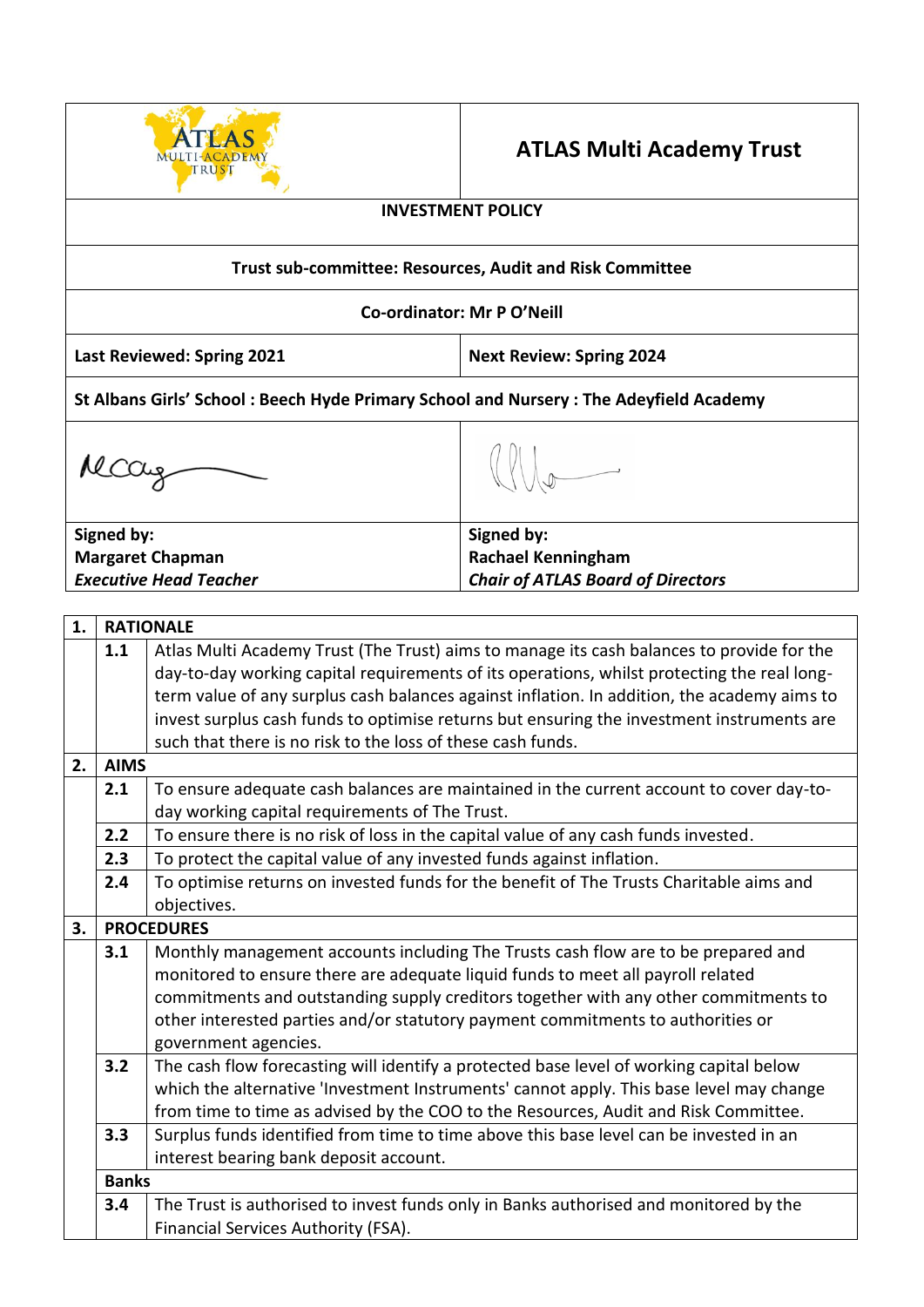|    | 3.5                                                                                 | If a bank or building society authorised by the Financial Services Authority (FSA) is unable to<br>pay back deposits held with it, the Financial Services Compensation Scheme (FSCS) can pay<br>100% of the first £85,000 of an eligible depositors claim, per authorised institution. The list<br>of authorised institutions and those considered acceptable to use, is provided by the FSA at |  |  |  |
|----|-------------------------------------------------------------------------------------|-------------------------------------------------------------------------------------------------------------------------------------------------------------------------------------------------------------------------------------------------------------------------------------------------------------------------------------------------------------------------------------------------|--|--|--|
|    |                                                                                     | the following address:                                                                                                                                                                                                                                                                                                                                                                          |  |  |  |
|    |                                                                                     | http://www.fsa.gov.uk/Pages/consumerinformation/uk groups/index.shtml                                                                                                                                                                                                                                                                                                                           |  |  |  |
|    |                                                                                     | <b>Deposit time periods</b>                                                                                                                                                                                                                                                                                                                                                                     |  |  |  |
|    | 3.6                                                                                 | Surplus funds can be deposited in locked funds for periods between 1-6 months under this                                                                                                                                                                                                                                                                                                        |  |  |  |
|    |                                                                                     | policy. If deposits are to be invested for longer periods than 6 months this must be                                                                                                                                                                                                                                                                                                            |  |  |  |
|    | authorised by the Board of Trustees with a prior recommendation from the Resources, |                                                                                                                                                                                                                                                                                                                                                                                                 |  |  |  |
|    | Audit and Risk committee.                                                           |                                                                                                                                                                                                                                                                                                                                                                                                 |  |  |  |
|    | 3.7                                                                                 | Periodically (at least every 6 months) the Trust COO will review the interest rates being                                                                                                                                                                                                                                                                                                       |  |  |  |
|    |                                                                                     | achieved and will compare with other investment instruments that comply with the                                                                                                                                                                                                                                                                                                                |  |  |  |
|    |                                                                                     | parameters of this policy.                                                                                                                                                                                                                                                                                                                                                                      |  |  |  |
|    | <b>Ethical &amp; Appropriate Investments</b>                                        |                                                                                                                                                                                                                                                                                                                                                                                                 |  |  |  |
|    | 3.8                                                                                 | It is the intention of The Trust to make investments in ways that are consistent with the                                                                                                                                                                                                                                                                                                       |  |  |  |
|    |                                                                                     | values of the Academy as expressed in the mission statement and ethos.                                                                                                                                                                                                                                                                                                                          |  |  |  |
|    | 3.9                                                                                 | The Trust will ensure that any bank or fund managers responsible for the Trusts                                                                                                                                                                                                                                                                                                                 |  |  |  |
|    |                                                                                     | investments are operating to socially responsible objectives consistent with those of the                                                                                                                                                                                                                                                                                                       |  |  |  |
|    |                                                                                     | Academy.                                                                                                                                                                                                                                                                                                                                                                                        |  |  |  |
|    | 3.10                                                                                | The investments must comply with the Charities Instruments and objectives.                                                                                                                                                                                                                                                                                                                      |  |  |  |
| 4. |                                                                                     | <b>MONITORING</b>                                                                                                                                                                                                                                                                                                                                                                               |  |  |  |
|    | 4.1                                                                                 | This policy will be reviewed every three years by the Resources, Audit and Risk Committee.                                                                                                                                                                                                                                                                                                      |  |  |  |

# **Linked Policies**

Capital and Revenue Reserves Policy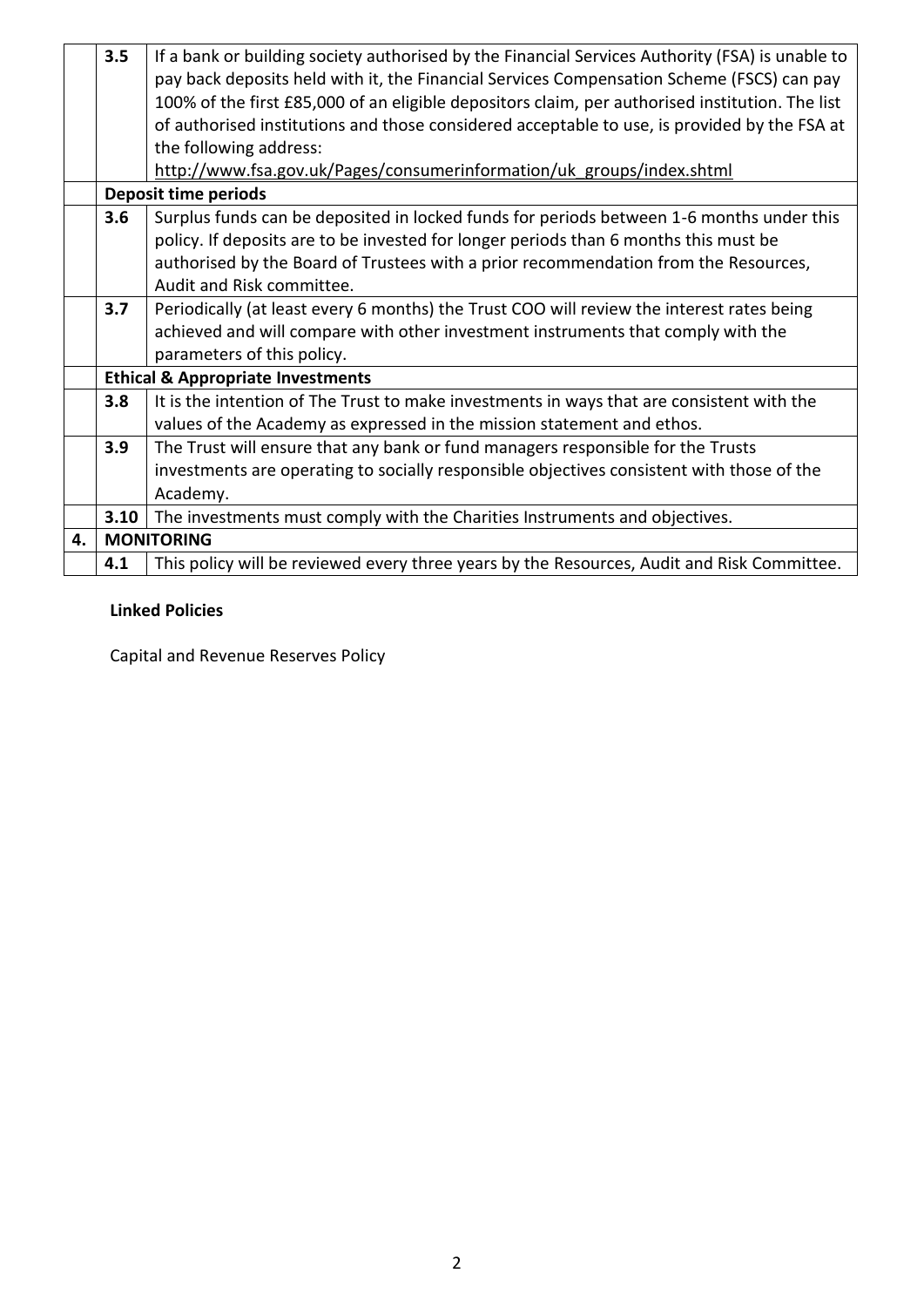# **ATLAS Multi Academy Trust**



### **Equality Impact Analysis**

When reviewing all Trust policies, the following Equality Impact Analysis (EIA) should be undertaken to ensure fairness of the new proposals/policy and to identify any action needed to redress any potential discrimination, positively promoting equal opportunities, improved access and participation for all.

| <b>Title of Policy:</b>    | <b>Investment Policy</b>            |
|----------------------------|-------------------------------------|
| Date:                      | Spring 2021                         |
| <b>EIA carried out by:</b> | Mr P O'Neill                        |
| EIA reviewed by:           | Resources, Risk and Audit Committee |

| 1. | Identify the aims and objectives of the policy, what will be the proposed change and how will it be<br>implemented |                                                          |  |
|----|--------------------------------------------------------------------------------------------------------------------|----------------------------------------------------------|--|
|    | Policy contains information about:                                                                                 | The Trust aims to manage its cash balances to            |  |
|    | Overall aims and objectives?                                                                                       | provide for the day-to-day working capital               |  |
|    | What is the proposed change?                                                                                       | requirements of its operations, whilst protecting the    |  |
|    | Who is intended to benefit from the proposal                                                                       | real long-term value of any surplus cash balances        |  |
|    | and in what way?                                                                                                   | against inflation. In addition, the Trust aims to invest |  |
|    | Outcomes of the policy?                                                                                            | surplus cash funds to optimise returns, but ensuring     |  |
|    | How will it be put into practice and who is                                                                        | the investment instruments are such that there is no     |  |
|    | responsible for this?                                                                                              | risk to the loss of these cash funds.                    |  |

**2. Assessment of Impact?** *To include impact of policy, any plans needed to mitigate any negative impact, equality issues to be addressed*

|                | equality issues to be qualessed |          |                      |  |
|----------------|---------------------------------|----------|----------------------|--|
| Characteristic |                                 | Group    | Effect/Impact        |  |
|                | Age                             | No issue | Equal access for all |  |
|                | Disability                      | No issue | Equal access for all |  |
|                | Gender reassignment             | No issue | Equal access for all |  |
|                | Marriage/civil partnership      | No issue | Equal access for all |  |
|                | Pregnancy/Maternity             | No issue | Equal access for all |  |
|                | Race                            | No issue | Equal access for all |  |
|                | Religion or Belief              | No issue | Equal access for all |  |
|                | Sex                             | No issue | Equal access for all |  |
|                | Sexual orientation              | No issue | Equal access for all |  |